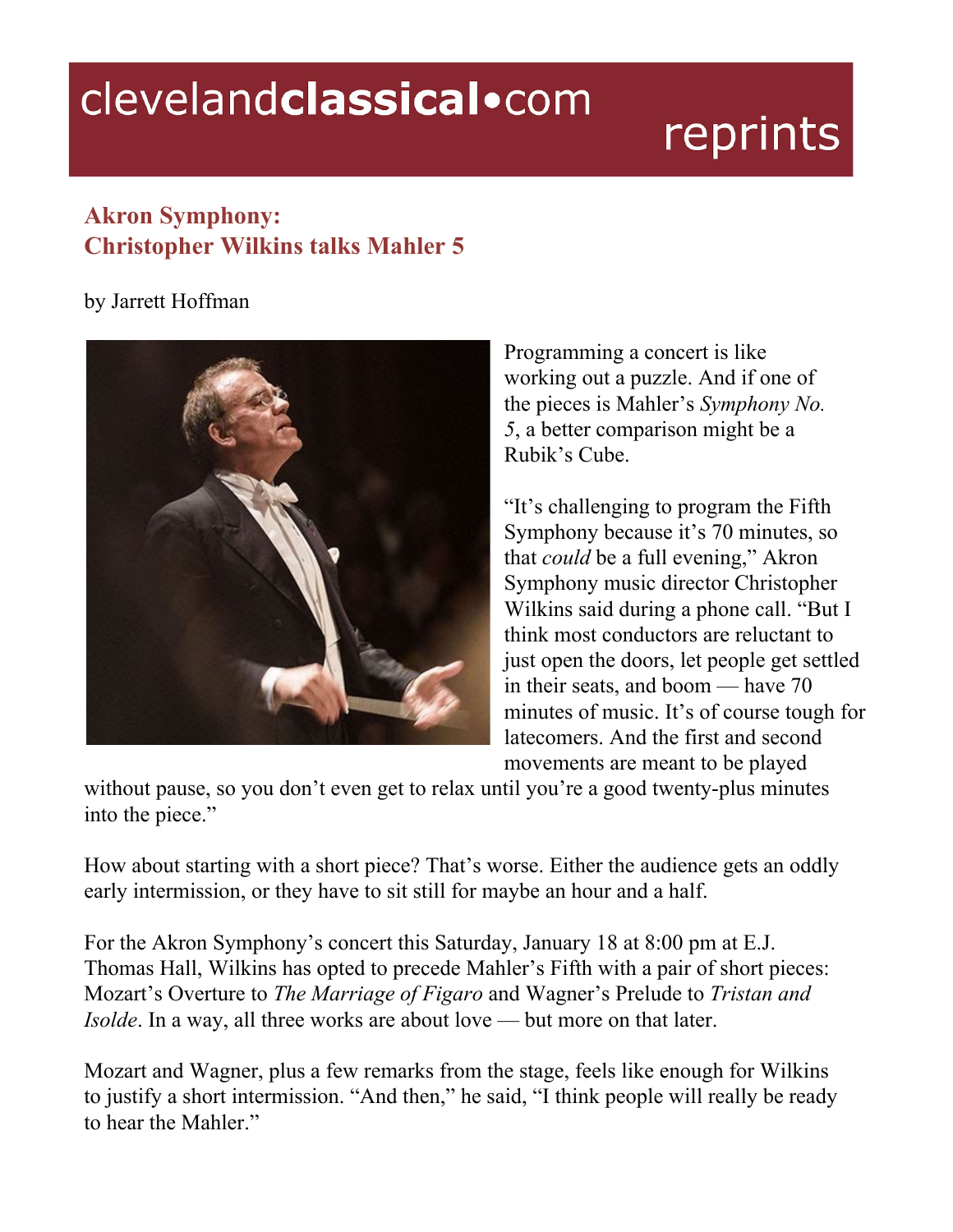Mahler 5 comes square in the middle of his nine finished symphonies. Wilkins noted that it's also "personally central" to the composer. For one, the Adagietto movement (made famous in Visconti's 1971 film *Death in Venice*) is presumed to have been dedicated to Alma Schindler, whom he married in 1902, the same year he finished the symphony.

The Fifth also looks back on some of Mahler's previous work. "The trumpet fanfare that begins the whole piece appears in the Fourth Symphony," Wilkins said. "It's a direct quote." He also noted that unlike many of Mahler's other symphonies, this is a traditional one, at least in the sense that it's purely instrumental.

"At the same time, it cuts a new path and starts to push us toward late Mahler and the 20th-century language that Schoenberg in particular admired so much," Wilkins said. "Mahler confessed to having really struggled with how to realize the newness of his musical vision. He revised the Fifth more than any other symphony, and continued to revise it throughout his life, mostly in terms of trying to achieve ultra clarity."

Wilkins said "one of the great ironies" is that Mahler used an enormous orchestra like it was a chamber orchestra. "There are minimal doublings, and the instruments are all like soloists." Fans of brass, take note: "It's really the first symphony where the brass are pretty fully liberated."

Wilkins called the orchestration groundbreaking. "It's a marvel, and even to this day, it's such a pleasure to live with what he was able to pull out of an orchestra." Players, he said, always "get up" for this repertoire, "and I think audiences feel the excitement that the orchestra experiences."



*Pictured: Hornist Tom Park, who will solo in the Scherzo of Mahler 5.*